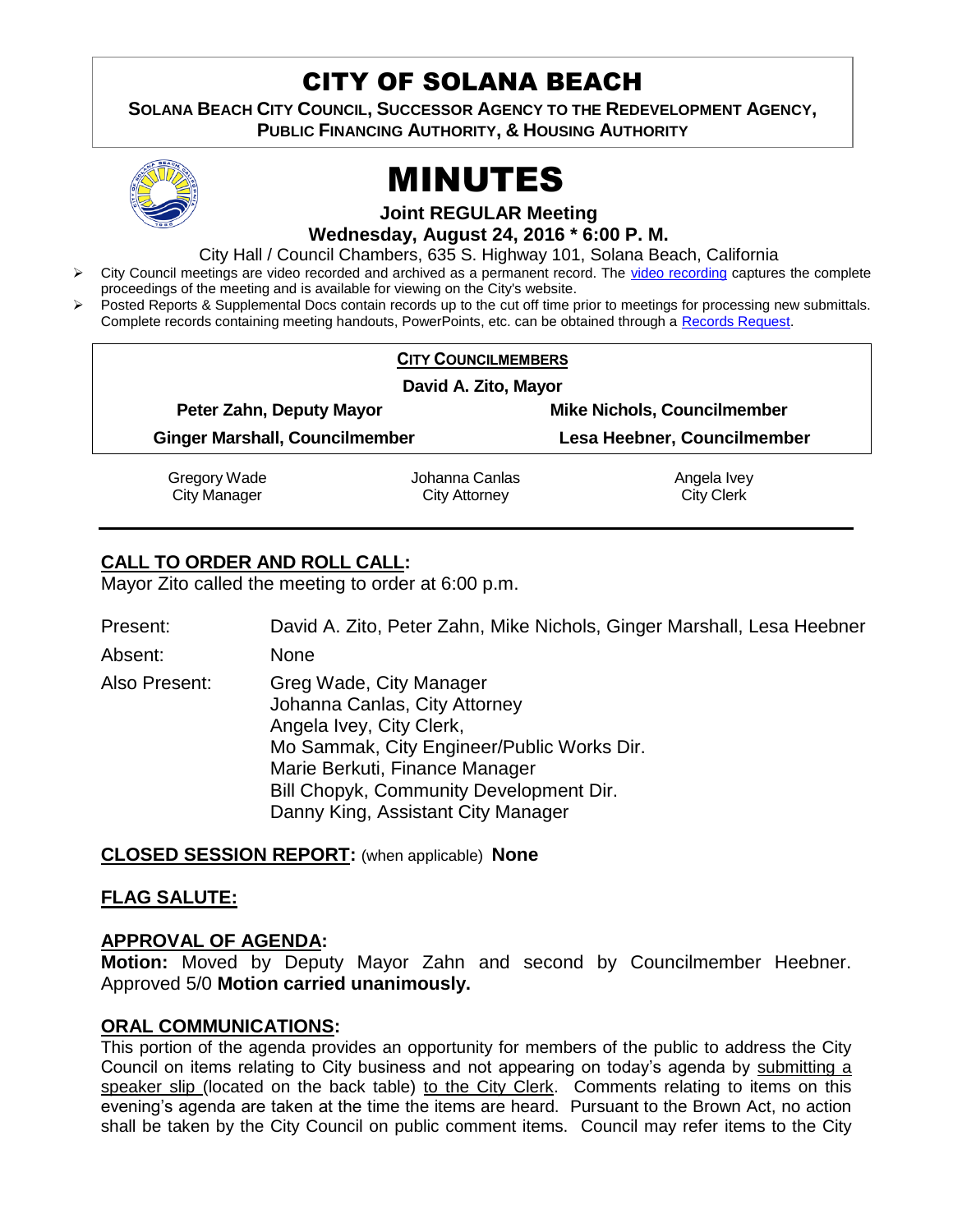Manager for placement on a future agenda. The maximum time allotted for each presentation is THREE MINUTES (SBMC 2.04.190). Please be aware of the timer light on the Council Dais.

Chris Hohn announced the Parks & Recreation event Beach Blanket Movie Night this weekend.

## **COUNCIL COMMUNITY ANNOUNCEMENTS / COMMENTARY:**

*An opportunity for City Council to make brief announcements or report on their activities. These items are not agendized for official City business with no action or substantive discussion.* 

## **A. CONSENT CALENDAR:** (Action Items) (A.1. – A.8.)

Items listed on the Consent Calendar are to be acted in a single action of the City Council unless pulled for discussion. Any member of the public may address the City Council on an item of concern by submitting to the City Clerk a speaker slip (located on the back table) before the Consent Calendar is addressed. Those items removed from the Consent Calendar by a member of the Council will be trailed to the end of the agenda, while Consent Calendar items removed by the public will be discussed immediately after approval of the Consent Calendar.

## **A.1. Minutes of the City Council.**

Recommendation: That the City Council

1. Approve the Minutes of the City Council Meetings held June 22, 2016, July 11, 2016 and July 13, 2016.

Approved Minutes [http://www.ci.solana-beach.ca.us/index.asp?SEC=F0F1200D-21C6-4A88-8AE1-0BC07C1A81A7&Type=B\\_BASIC](http://www.ci.solana-beach.ca.us/index.asp?SEC=F0F1200D-21C6-4A88-8AE1-0BC07C1A81A7&Type=B_BASIC) **Motion:** Moved by Councilmember Heebner and second by Councilmember Marshall. Approved 5/0 **Motion carried unanimously.**

## **A.2. Register Of Demands.** (File 0300-30)

Recommendation: That the City Council

1. Ratify the list of demands for June 25, 2016 through August 5, 2016.

#### [Item A.2. Report \(click here\)](https://solanabeach.govoffice3.com/vertical/Sites/%7B840804C2-F869-4904-9AE3-720581350CE7%7D/uploads/Item_A.2._Report_(click_here)_08-24-16.PDF)

*Posted Reports & Supplemental Docs contain records up to the cut off time, prior to the start of the meeting, for processing new submittals. The final official record containing handouts, PowerPoints, etc. can be obtained through a Records Request to the City Clerk's Office.* **Motion:** Moved by Councilmember Heebner and second by Councilmember Marshall. Approved 5/0 **Motion carried unanimously.**

## **A.3. General Fund Adopted Budget for Fiscal Year 2016-2017 Changes.** (File 0330-30)

Recommendation: That the City Council

1. Receive the report listing changes made to the Fiscal Year 2016-2017 General Fund Adopted Budget.

#### [Item A.3. Report \(click here\)](https://solanabeach.govoffice3.com/vertical/Sites/%7B840804C2-F869-4904-9AE3-720581350CE7%7D/uploads/Item_A.3._Report_(click_here)_08-24-16.PDF)

*Posted Reports & Supplemental Docs contain records up to the cut off time, prior to the start of the meeting, for processing new submittals. The final official record containing handouts, PowerPoints, etc. can be obtained through a Records Request to the City Clerk's Office.* **Motion:** Moved by Councilmember Heebner and second by Councilmember Marshall. Approved 5/0 **Motion carried unanimously.**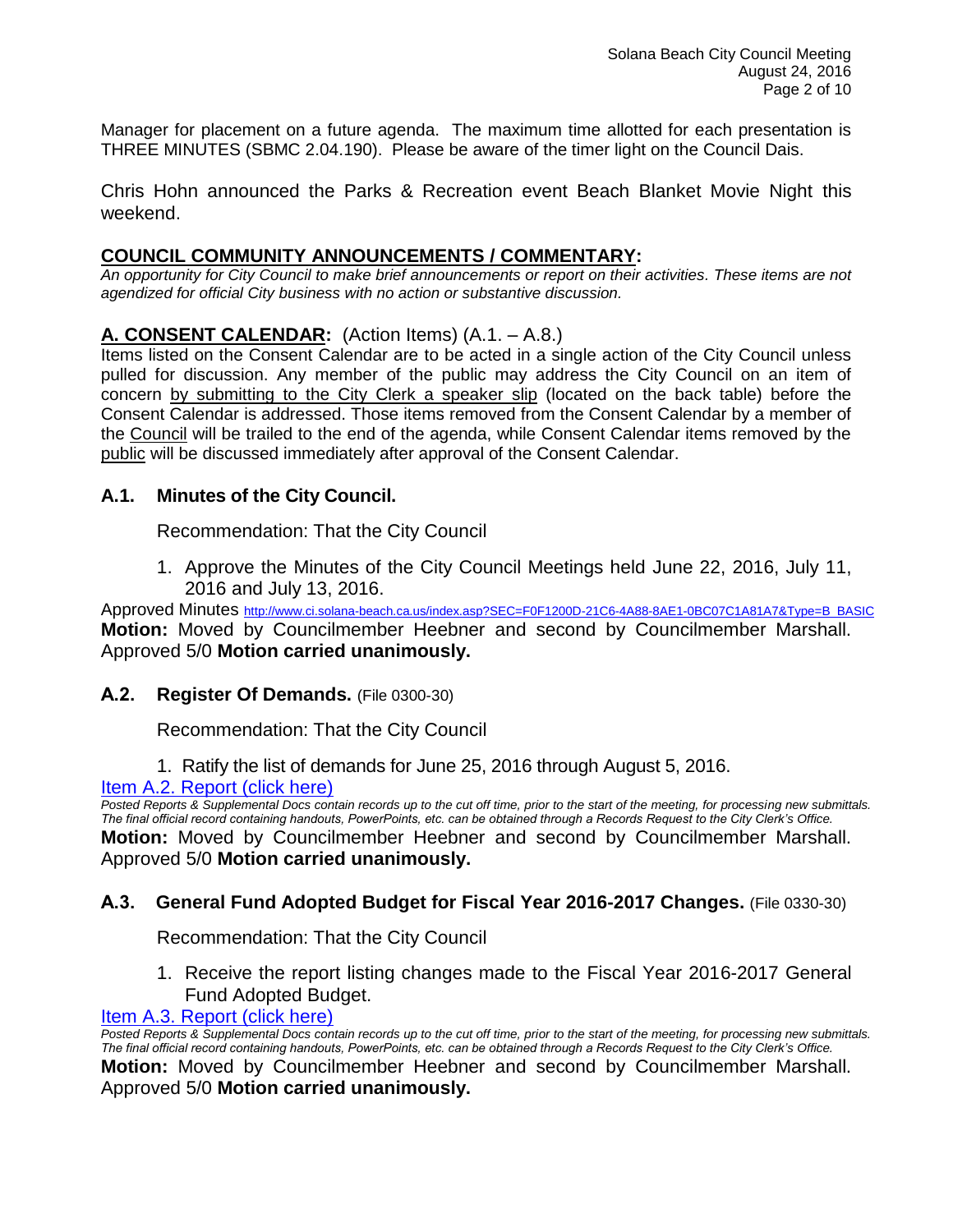## **A.4. League of California Cities' 2016 Annual Business Meeting Voting Delegates Designees.** (File 0140-10)

Recommendation: That the City Council

- 1. Appoint Councilmember Nichols, primary voting delegate, Deputy Mayor Zahn, 1<sup>st alternate, and City Manager, Greg Wade, 2<sup>nd</sup> alternate as the voting</sup> delegates for the 2016 Annual Business Meeting of the League of California Cities Annual Conference being held October  $5<sup>th</sup>$  through October  $7<sup>th</sup>$ , or provide alternative appointments.
- 2. Authorize the City Clerk to attest to the appointments and submit the Official Voting Form to the League of California Cities by September 23, 2016.

#### [Item A.4. Report \(click here\)](https://solanabeach.govoffice3.com/vertical/Sites/%7B840804C2-F869-4904-9AE3-720581350CE7%7D/uploads/Item_A.4._Report_(click_here)_08-24-16.PDF)

*Posted Reports & Supplemental Docs contain records up to the cut off time, prior to the start of the meeting, for processing new submittals. The final official record containing handouts, PowerPoints, etc. can be obtained through a Records Request to the City Clerk's Office.* **Motion:** Moved by Councilmember Heebner and second by Councilmember Marshall. Approved 5/0 **Motion carried unanimously.**

#### **A.5. Emergency Vehicle Access Easement located at 507 Barbara Avenue.** (File 0820- 73)

Recommendation: That the City Council

1. Adopt **Resolution 2016-105** authorizing the City Manager to accept an Emergency Vehicle Access Easement at 507 Barbara Avenue on behalf of the City of Solana Beach.

#### Item A.5. [Report \(click here\)](https://solanabeach.govoffice3.com/vertical/Sites/%7B840804C2-F869-4904-9AE3-720581350CE7%7D/uploads/Item_A.5._Report_(click_here)_08-24-16.PDF)

*Posted Reports & Supplemental Docs contain records up to the cut off time, prior to the start of the meeting, for processing new submittals. The final official record containing handouts, PowerPoints, etc. can be obtained through a Records Request to the City Clerk's Office.* **Motion:** Moved by Councilmember Heebner and second by Councilmember Marshall. Approved 5/0 **Motion carried unanimously.**

#### **A.6. Software Maintenance Agreement.** (File 0190-60)

Recommendation: That the City Council

1. Adopt **Resolution 2016-107** authorizing the City Manager to negotiate and execute a one-year maintenance agreement with SunGard to provide software support.

#### [Item A.6. Report \(click here\)](https://solanabeach.govoffice3.com/vertical/Sites/%7B840804C2-F869-4904-9AE3-720581350CE7%7D/uploads/Item_A.6._Report_(click_here)_08-24-16.PDF)

*Posted Reports & Supplemental Docs contain records up to the cut off time, prior to the start of the meeting, for processing new submittals. The final official record containing handouts, PowerPoints, etc. can be obtained through a Records Request to the City Clerk's Office.* **Motion:** Moved by Councilmember Heebner and second by Councilmember Marshall. Approved 5/0 **Motion carried unanimously.**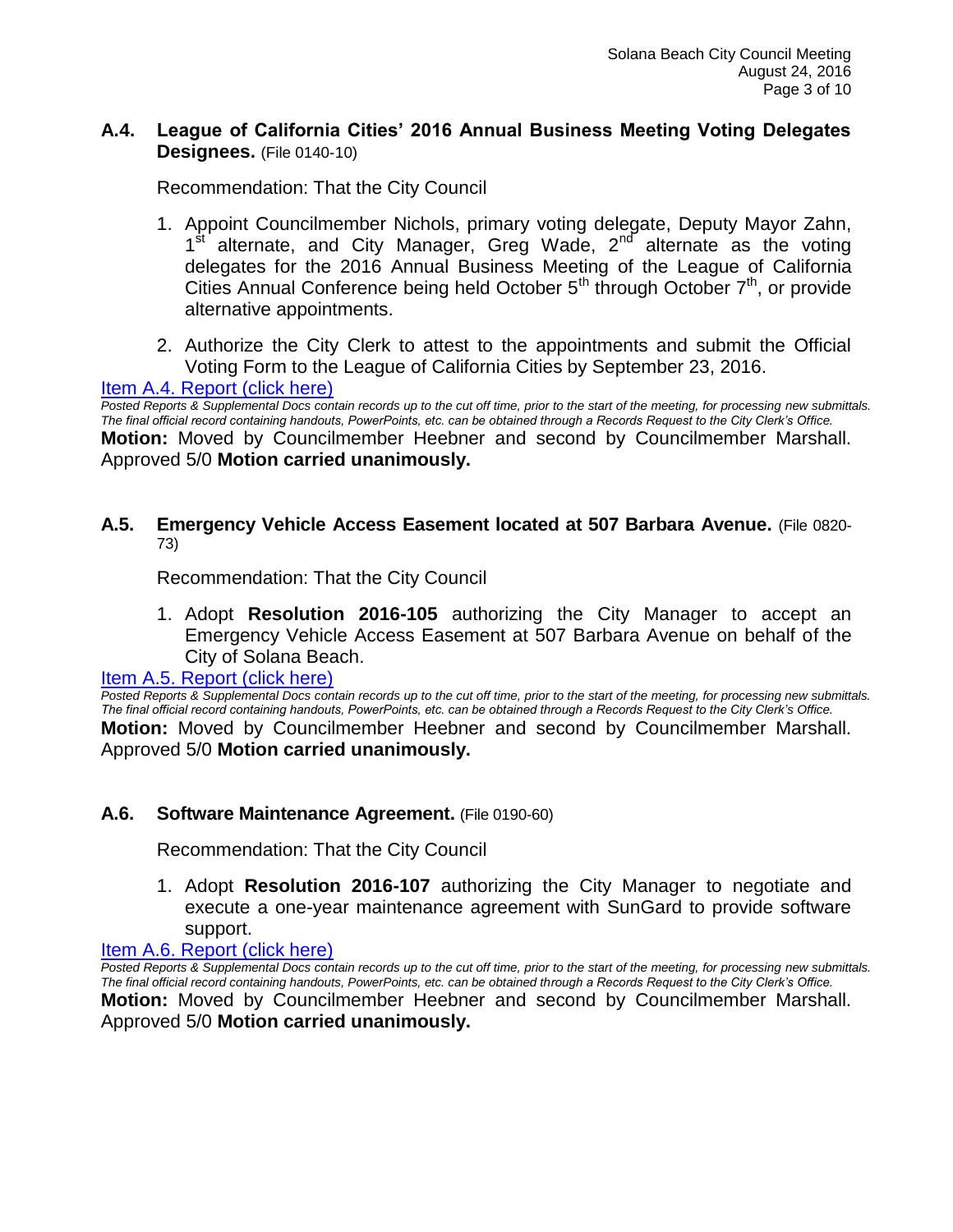## **A.7. Solid Waste Rate Review – No Rate Increase for Fiscal Year 2016-17.** (File 1030-15)

Recommendation: That the City Council

1. Receive and file the report.

#### [Item A.7. Report \(click here\)](https://solanabeach.govoffice3.com/vertical/Sites/%7B840804C2-F869-4904-9AE3-720581350CE7%7D/uploads/Item_A.7._Report_(click_here)_08-24-16.PDF)

*Posted Reports & Supplemental Docs contain records up to the cut off time, prior to the start of the meeting, for processing new submittals. The final official record containing handouts, PowerPoints, etc. can be obtained through a Records Request to the City Clerk's Office.* **Motion:** Moved by Councilmember Heebner and second by Councilmember Marshall. Approved 5/0 **Motion carried unanimously.**

## **A.8. Special Counsel Services for Municipal Elections.** (File 0400-00)

Recommendation: That the City Council

1. Adopt **Resolution 2016-113** approving and authorizing the City Manager to execute a Professional Services Agreement for Special Counsel Services for Municipal Elections between the City of Solana Beach and Best Best & Krieger LLP.

## [Item A.8. Report \(click here\)](https://solanabeach.govoffice3.com/vertical/Sites/%7B840804C2-F869-4904-9AE3-720581350CE7%7D/uploads/Item_A.8._Report_(click_here)_08-24-16.PDF)

**Posted Reports & Supplemental Docs contain records up to the cut off time, prior to the start of the meeting, for processing new submittals.** *The final official record containing handouts, PowerPoints, etc. can be obtained through a Records Request to the City Clerk's Office.* **Motion:** Moved by Councilmember Heebner and second by Councilmember Marshall. Approved 5/0 **Motion carried unanimously.**

## **B. PUBLIC HEARINGS:** (B.1. – B.4.)

This portion of the agenda provides citizens an opportunity to express their views on a specific issue as required by law after proper noticing by submitting a speaker slip (located on the back table) to the City Clerk. After considering all of the evidence, including written materials and oral testimony, the City Council must make a decision supported by findings and the findings must be supported by substantial evidence in the record. An applicant or designees for a private development/business project, for which the public hearing is being held, is allotted a total of fifteen minutes to speak, as per SBMC 2.04.210. A portion of the fifteen minutes may be saved to respond to those who speak in opposition. All other speakers have three minutes each. Please be aware of the timer light on the Council Dais.

**B.1. Public Hearing: Tax Exempt Fiscal Responsibility Act (TEFRA) Hearing for Conduit Financing for the Pearl Apartments Affordable Housing Project located in the 500 Block of South Sierra Avenue.** (File 0600-40)

Recommendation: That the City Council

- 1. Conduct the TEFRA Public Hearing: Open the public hearing, Report Council disclosures, Receive public testimony, Close the public hearing.
- 2. Adopt **Resolution 2016-104** in favor of the issuance of the bonds by the CMFA (California Municipal Finance Authority).

[Item B.1. Report \(click here\)](https://solanabeach.govoffice3.com/vertical/Sites/%7B840804C2-F869-4904-9AE3-720581350CE7%7D/uploads/Item_B.1._Report_(click_here)_08-24-16.PDF)

*Posted Reports & Supplemental Docs contain records up to the cut off time, prior to the start of the meeting, for processing new submittals. The final official record containing handouts, PowerPoints, etc. can be obtained through a Records Request to the City Clerk's Office.*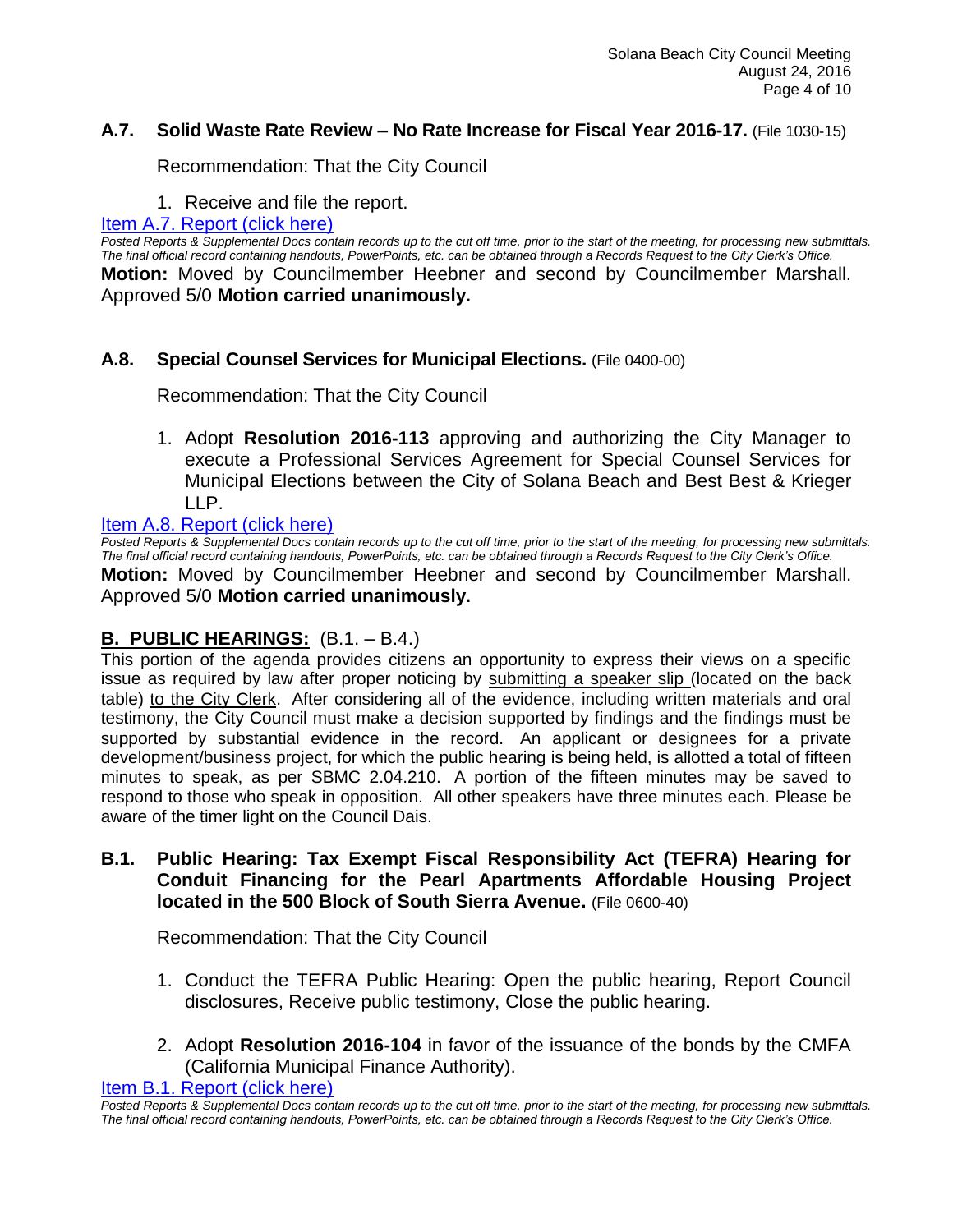Mayor Zito opened the public hearing

Greg Wade, City Manager, stated that a public hearing held by the local jurisdiction was required under TEFRA to approve the issuance of the tax exempt bonds for the project, that the hearing was to solicit comments and take action by the local jurisdiction, that it was part of the bonds issuance through the California Municipal Finance Authority (CMFA) which Solana Beach was a member, that as a member of the agency it was the duty of the Council to take action to approve the issuance of the bonds, the City had no financial responsibility or liability, and that the action was required under TEFRA and part of the CMFA.

Council and Staff discussed moving forward with the issuing of the bonds with the project currently in litigation, that the issuance of the bonds was a step in the process so the developer could have financing available, that it was an opportunity for the public to comment on the use of the bonds as a financing mechanism for the developer and that the bonds were the responsibility of the developer and not the City, the role of Council was to enable the bonds to be a tax exempt offering, and that it was up to the developer to work with the funds at the pace in which they would choose.

Council disclosures.

**Motion: Moved by Councilmember Heebner and second by Deputy Mayor Zahn to close the public hearing. Approved 5/0. Motion carried unanimously.**

**Motion: Moved by Councilmember Heebner and second by Councilmember Nichols. Approved 5/0. Motion carried unanimously.**

**B.2. Public Hearing: 200 Marine View Ave., Applicants: Verizon Wireless, Case 17- 16-19.** (File 0610-60)

Recommendation: That the City Council

- 1. Conduct the Public Hearing: Open the Public Hearing, Report Council disclosures, Receive public testimony, Close the Public Hearing.
- 2. Find the project exempt from the California Environmental Quality Act pursuant to Section 15301 of the State CEQA Guidelines; and
- 3. Adopt **Resolution 2016-109** conditionally approving a CUP (Conditional Use Permit) to modify an existing WCF (Wireless Communication Facility) located on the existing residence at 200 Marine View Avenue as mandated by the Section 6409(a) of the Middle Class Tax Relief and Job Creation Act of 2012.

[Item B.2. Report \(click here\)](https://solanabeach.govoffice3.com/vertical/Sites/%7B840804C2-F869-4904-9AE3-720581350CE7%7D/uploads/Item_B.2._Report_(click_here)_08-24-16.PDF)

*Posted Reports & Supplemental Docs contain records up to the cut off time, prior to the start of the meeting, for processing new submittals. The final official record containing handouts, PowerPoints, etc. can be obtained through a Records Request to the City Clerk's Office.*

Greg Wade, City Manager, stated that the applicant requested that the hearing be continued to September 28, 2016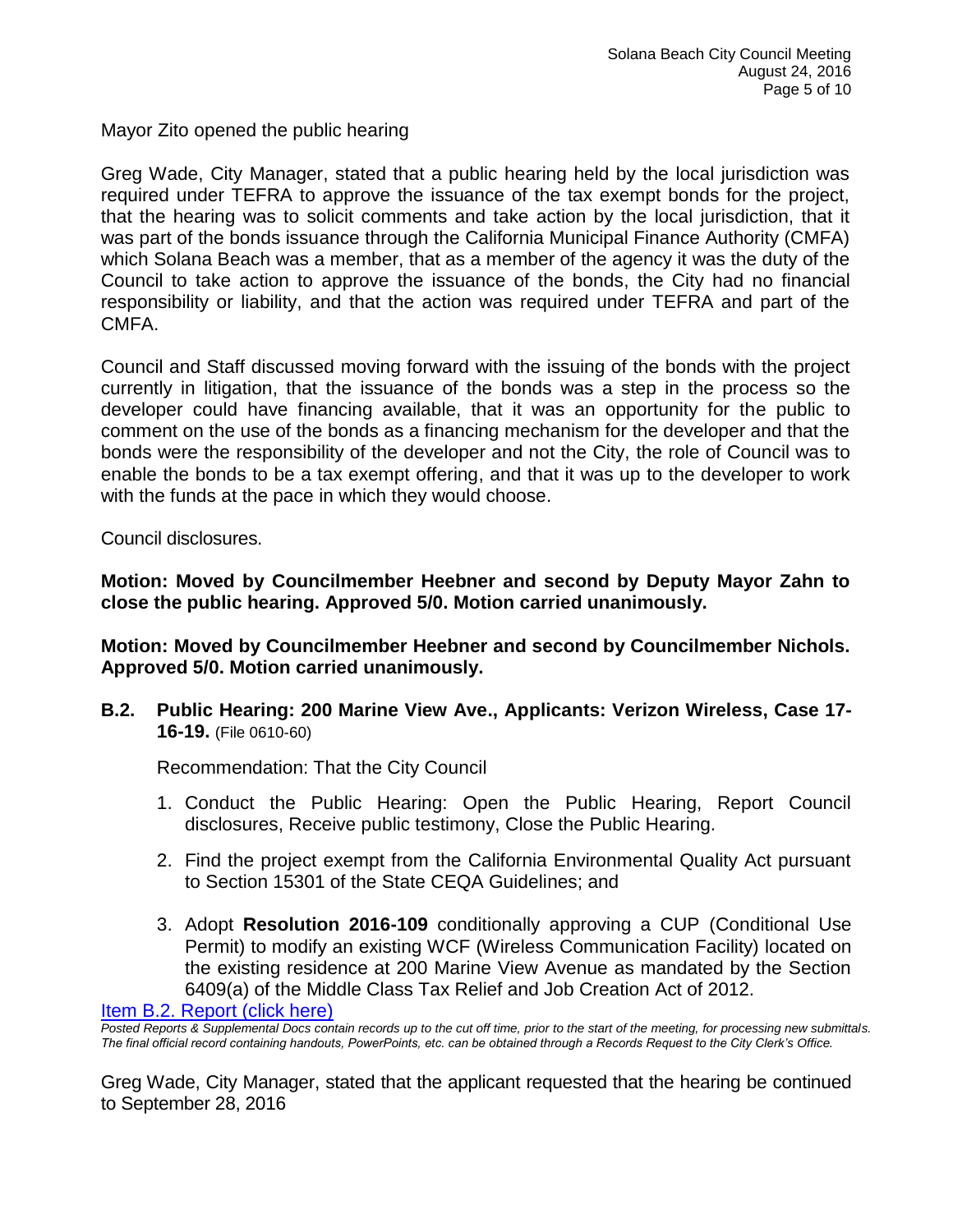Monica Suenez asked for a continuance and stated that some conditions had to be reviewed to ensure that the language and the compliance would not become an issue in the future.

**Motion:** Moved by Councilmember Nichols and second by Deputy Mayor Zahn. Approved 5/0 to continue the hearing to a date certain of September 28, 2016. **Motion carried unanimously.**

**B.3. Public Hearing: 100 Border Avenue, Applicant: Verizon Wireless, Case 17-16- 17.** (File 0610-60)

Because the Act mandates that the project be approved, Staff recommends that the City Council:

- 1. Conduct the Public Hearing: Open the Public Hearing, Report Council disclosures, Receive public testimony, Close the Public Hearing.
- 2. Find the project exempt from the California Environmental Quality Act pursuant to Section 15301 of the State CEQA Guidelines; and
- 3. Adopt **Resolution 2016-108** conditionally approving a CUP to modify an existing WCF located on the existing commercial structure at 100 Border Avenue as mandated by the Section 6409(a) of the Middle Class Tax Relief and Job Creation Act of 2012.

#### [Item B.3. Report \(click here\)](https://solanabeach.govoffice3.com/vertical/Sites/%7B840804C2-F869-4904-9AE3-720581350CE7%7D/uploads/Item_B.3._Report_(click_here)_08-24-16.PDF) [B.3. Updated Report #1](https://solanabeach.govoffice3.com/vertical/Sites/%7B840804C2-F869-4904-9AE3-720581350CE7%7D/uploads/B.3._Updated_Report_1(6).pdf)

*Posted Reports & Supplemental Docs contain records up to the cut off time, prior to the start of the meeting, for processing new submittals. The final official record containing handouts, PowerPoints, etc. can be obtained through a Records Request to the City Clerk's Office.*

Greg Wade, City Manager, introduced the item.

Corey Andrews, Principal Planner, presented a PowerPoint (on file) reviewing the proposed project.

**Motion:** Moved by Councilmember Heebner and second by Councilmember Marshall to close the public hearing. Approved 5/0. **Motion carried unanimously.**

**Motion:** Moved by Councilmember Marshall and second by Councilmember Heebner. Approved 5/0. **Motion carried unanimously.**

## **B.4. Public Hearing: 738 Castro St., Applicant: Tresp, Case 17-15-03.** (File 0600-40)

The proposed project meets the minimum zoning requirements under the SBMC, could be found to be consistent with the General Plan and could be found, as conditioned, to meet the discretionary findings required as discussed in this report to approve a DRP (Development Review Permit). Therefore, Staff recommends that the City Council:

1. Conduct the Public Hearing: Open the Public Hearing, Report Council Disclosures, Receive Public Testimony, and Close the Public Hearing.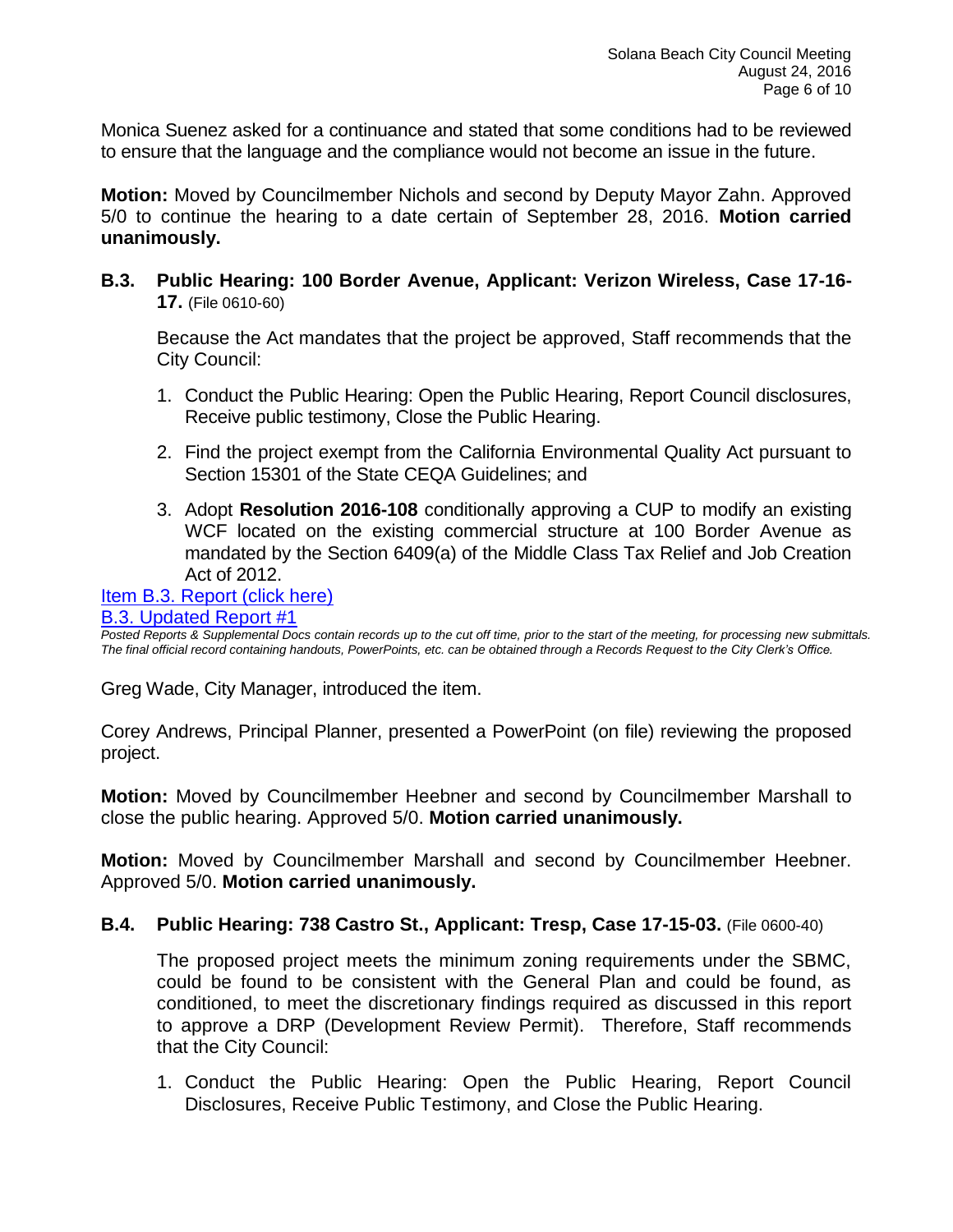- 2. Find the project exempt from the California Environmental Quality Act pursuant to Section 15303 of the State CEQA Guidelines; and
- 3. If the City Council makes the requisite findings and approves the project, adopt **Resolution 2016-103** conditionally approving a DRP to construct a new singlestory, single-family residence with an attached garage and perform associated site improvements at 738 Castro Street, Solana Beach.

[Item B.4. Report \(click here\)](https://solanabeach.govoffice3.com/vertical/Sites/%7B840804C2-F869-4904-9AE3-720581350CE7%7D/uploads/Item_B.4._Report_(click_here)_08-24-16.PDF)

*Posted Reports & Supplemental Docs contain records up to the cut off time, prior to the start of the meeting, for processing new submittals. The final official record containing handouts, PowerPoints, etc. can be obtained through a Records Request to the City Clerk's Office.*

Greg Wade, City Manager, introduced the item.

Corey Andrews, Principal Planner, presented a PowerPoint (on file).

Council disclosures.

Brian Tresp, applicant, said that he and his family were here as well as his architect Craig Friehauf and that he would reserve his time for questions.

Manny Aguilar (time donated by Mary Ann Aguilar) said that he was concerned about the proximity of the proposed project and impairment of his view, that many properties that were being compared were built prior to implementing mansionization regulations, they lived on the north side of project and it would impair the view to trees, nature, and ocean, and that he was concerned about the landscape plan that would allow for any plantings including bamboo that could further impair the view.

Richard Aguilar said that the project was invasive to his home, he was directly next door, that the view would be impaired drastically, that the issue with past developments were that yard were changed, and that he already lost his view on one side because a neighbor planted bamboo.

Brian Tresp, applicant, (rebuttal time) said that owned property in Solana Beach since 2006, that he had worked on Proposition A so he was familiar with mansionization, that Manny's home was the largest in the neighborhood, owned this property since 2011, that this property had been cited as a fire hazard several time before he bought it and have not had one since, that this was a modest proposal and created by an architect in the area Craig Friehauf, that he had designed 3 other homes in the area including a home next door, that he had made many concessions already because of Manny which was fine, that he thought maybe there was a family dispute that was in the way that had affected his perception of this project, that they had modified the landscape to ensure it would not grow up to block anyone, that he had many friends in the area and would look forward to building their home.

Council and Applicant discussion ensued regarding that there was no bamboo on the project property, that currently 742's landscaping blocked Manny's view,

Craig Friehauf, architect, said that the site plan showed the side of the road, fence, ornamental grasses, that originally they had taller growing plants but changed out during review because they discussed concern with the planting, and that they had an area that was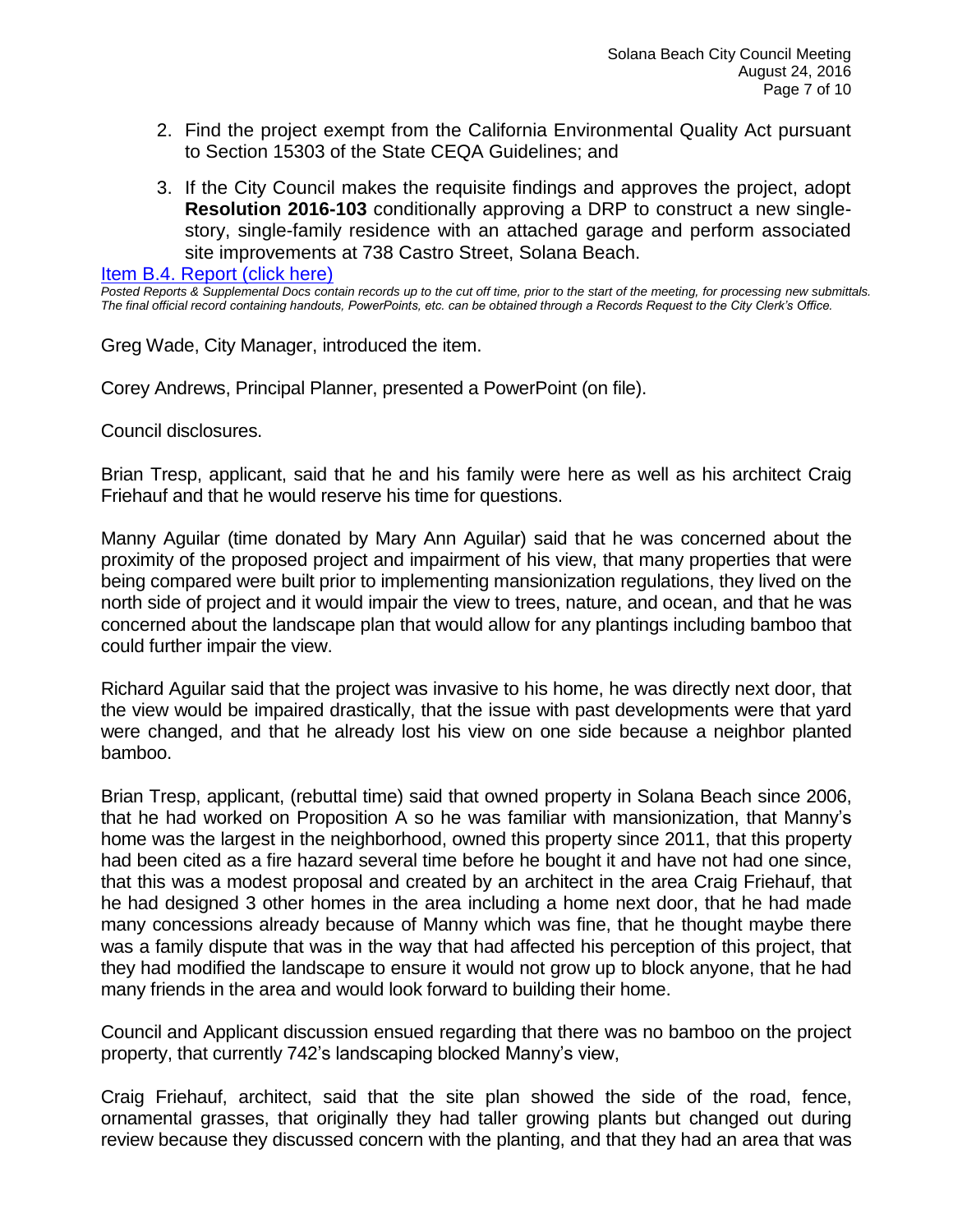a play area.

Council discussed that the project did go the VAC (View Assessment Commission) but after modifications it did not reach the 16 ft. to trigger the VAC the next time.

Council and Mr. Aguilar discussed why the applicant would put taller vegetation and remove only after he requested it, that Council felt that Council focused on the facts and not personal issues, and would stick to the findings required.

Council and Staff discussed that landscape plans are checked prior to final inspection to ensure the complied with the original plan, that there was an existing and titled easement, and that the applicant proposed their landscape based on low water, easy maintenance, and near a play area.

**Motion:** Moved by Councilmember Heebner and second by Councilmember Marshall to close the public hearing. Approved 5/0. **Motion carried unanimously.**

Councilmember Heebner stated that she knew Manny, Maryann, and Brian, but felt that she could make an unbiased decision, that they would not take view into consideration because it was no longer a view issue with the current height proposal, that this was why the City had set backs, that it was a modest home and that could make all of the findings,

Councilmember Nichols said that the findings are what they are, that one thing that stood out to him was per the FAR it could have been a bigger sized project and it sounded like some concessions made, that he did know it was going to be a contentious item, that he liked it being built into the hillside, that the landscaping opened a conversation for future between the applicant and neighbor to consider views, that the project was designed the way it should be, and that he could can make all of the findings.

Deputy Mayor Zahn said that he could make all of the findings, and that he would take the applicant's word that he would comply and he understood the view issues.

Mayor Zito said that the project on paper looked good in terms of bulk and scale and community character, that the process perhaps could have been better, and maybe more outreach could have helped, but maybe it was resolved the best it could at this time.

**Motion:** Moved by Councilmember Heebner and second by Councilmember Nichols. Approved 5/0. **Motion carried unanimously.**

**C. STAFF REPORTS**: (C.1. - C.4.) *Submit speaker slips to the City Clerk.*

## **C.1. This item was left blank.**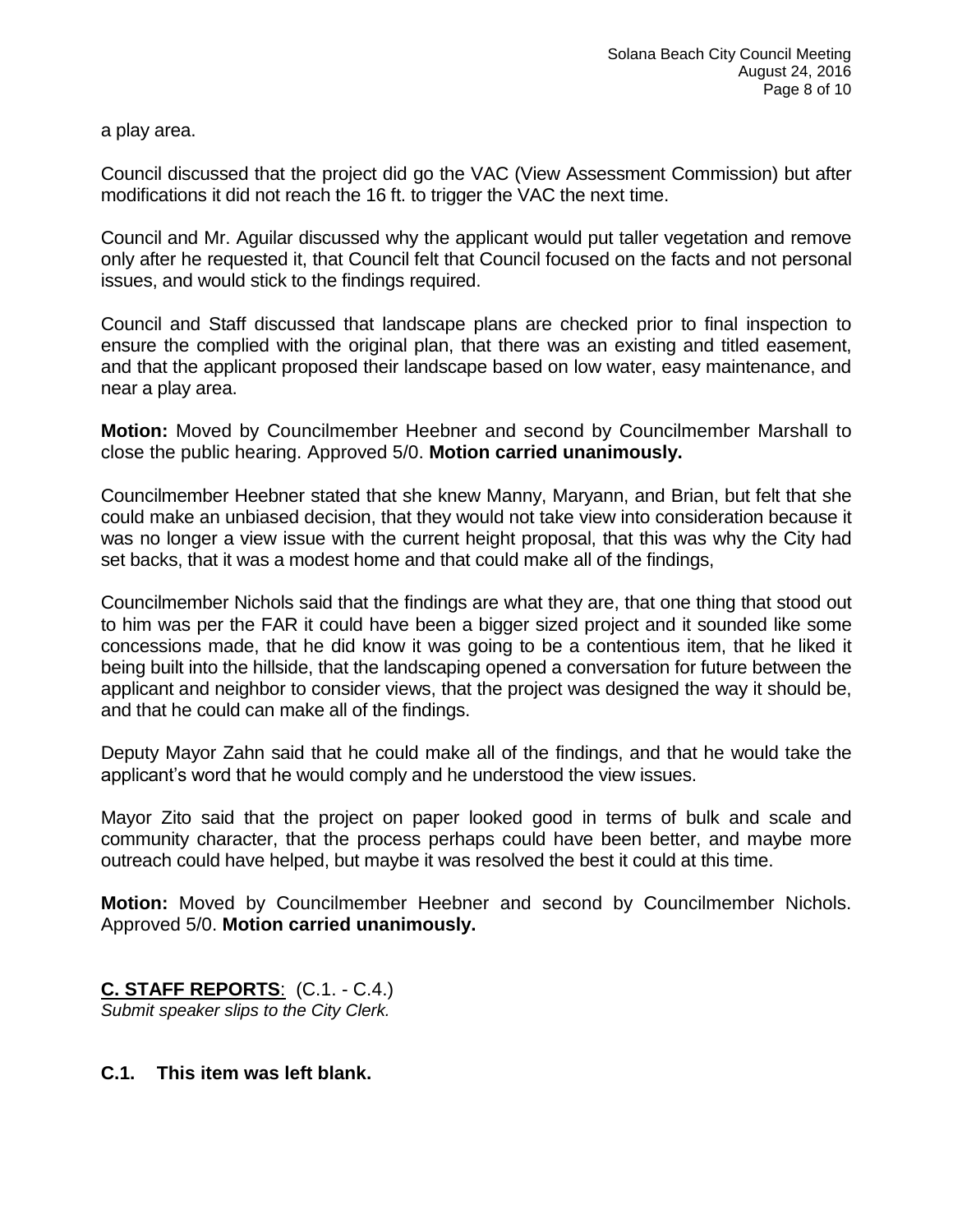## **C.2. Quarter Year Budget Adjustments for Fiscal Year 2016-17.** (File 0330-30)

Recommendation: That the City Council

1. Adopt **Resolution 2016-112** revising appropriations in the Fiscal Year 2016-17 Budget.

[Item C.2. Report \(click here\)](https://solanabeach.govoffice3.com/vertical/Sites/%7B840804C2-F869-4904-9AE3-720581350CE7%7D/uploads/Item_C.2._Report_(click_here)_08-24-16.PDF)

*Posted Reports & Supplemental Docs contain records up to the cut off time, prior to the start of the meeting, for processing new submittals. The final official record containing handouts, PowerPoints, etc. can be obtained through a Records Request to the City Clerk's Office.*

Greg Wade, City Manager,

Marie Berkuti, Finance Mgr, presented a PowerPoint (on file).

**Motion:** Moved by Councilmember Heebner and second by Deputy Mayor Zahn. Approved 5/0. **Motion carried unanimously.**

**C.3. Introduce Ordinance 469 (1st Reading) to Implement California Public Employees Retirement System's Government Code Section 20516 (Employees Sharing Additional Cost) and Adopt Resolution of Intent to Amend CalPERS Contract.** (File 0500-00)

Recommendation: That the City Council

- 1. Introduce **Ordinance 469** to amend its CalPERS contract in order to implement California Public Employees Retirement System's Government Code Section 20516 (Employees Sharing Additional Cost) for Miscellaneous, Marine Safety and Non-Represented employee groups.
- 2. Adopt **Resolution 2016-090A,** CalPERS Resolution of Intention to approve an amendment to contract between the Board of Administration CalPERS and the City of Solana Beach.

[Item C.3. Report \(click here\)](https://solanabeach.govoffice3.com/vertical/Sites/%7B840804C2-F869-4904-9AE3-720581350CE7%7D/uploads/Item_C.3._Report_(click_here)_08-24-16.PDF)

*Posted Reports & Supplemental Docs contain records up to the cut off time, prior to the start of the meeting, for processing new submittals. The final official record containing handouts, PowerPoints, etc. can be obtained through a Records Request to the City Clerk's Office.*

Greg Wade, City Manager, introduced the item and stated that the City had been at the forefront of pension reform and that he wanted to thank City employees for their efforts in the cost share of the employer's contribution.

**Motion:** Moved by Deputy Mayor Zahn and second by Councilmember Heebner. Approved 5/0. **Motion carried unanimously.**

#### **C.4. NextGen RCS (Regional Communications System) Infrastructure.** (File 0200-00)

Recommendation: That the City Council

- 1. Adopt **Resolution 2016-106**:
	- a. Authorizing the City Manager to execute the First Amendment to the NextGen RCS Agreement.